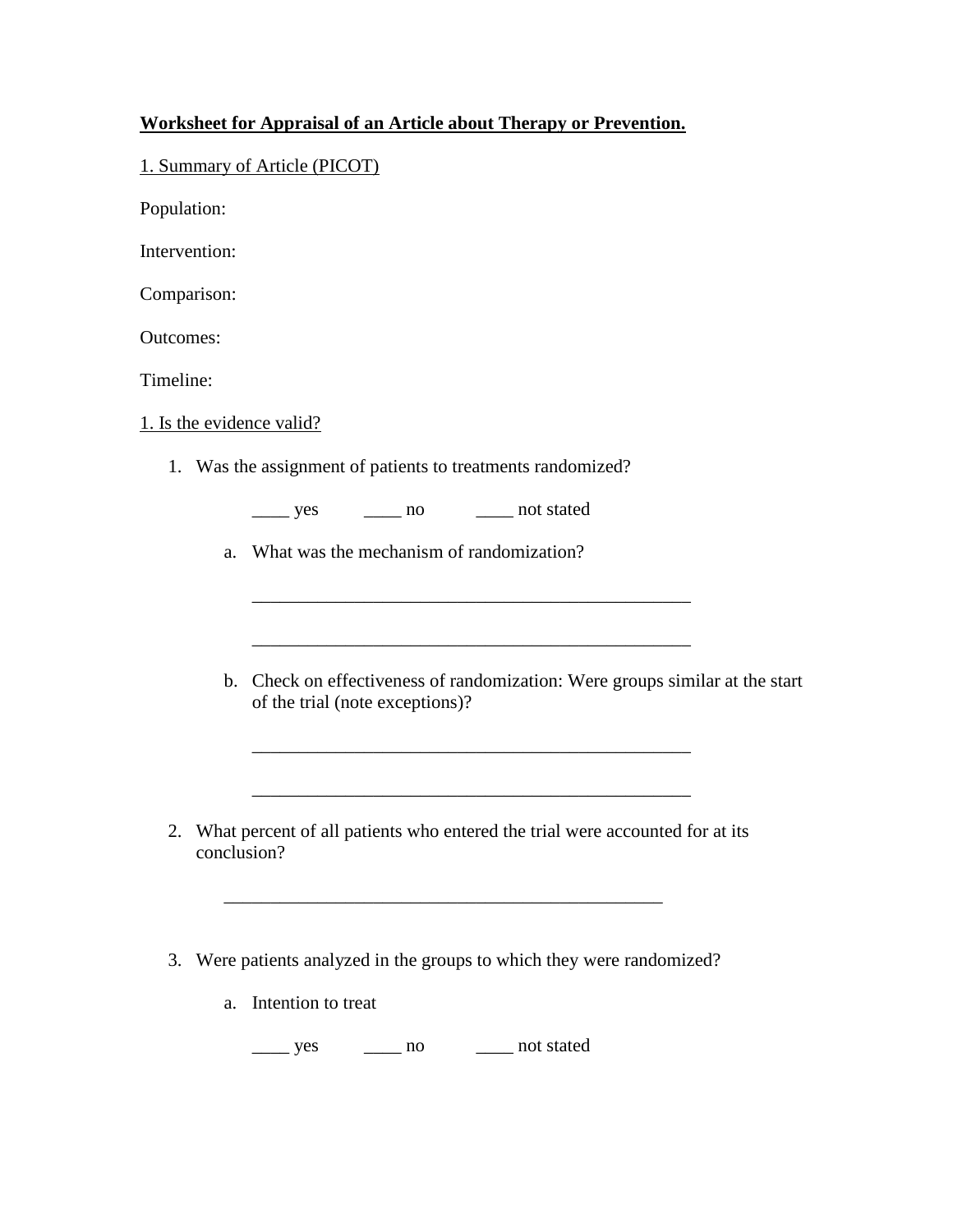| b. Cross-over / Contamination: Did patients in the control group receive the<br>therapy under investigation? |
|--------------------------------------------------------------------------------------------------------------|
| c. Co-Intervention: Aside from experimental treatment, were groups treated<br>equally?                       |
| 4. Were patients and clinicians masked to which treatment was received?<br>Patients:                         |
| _______ yes _________ no __________ not stated                                                               |
| Clinicians administering treatment:                                                                          |
| Individuals assessing outcome:                                                                               |
| ______ yes ________ no ________ not stated                                                                   |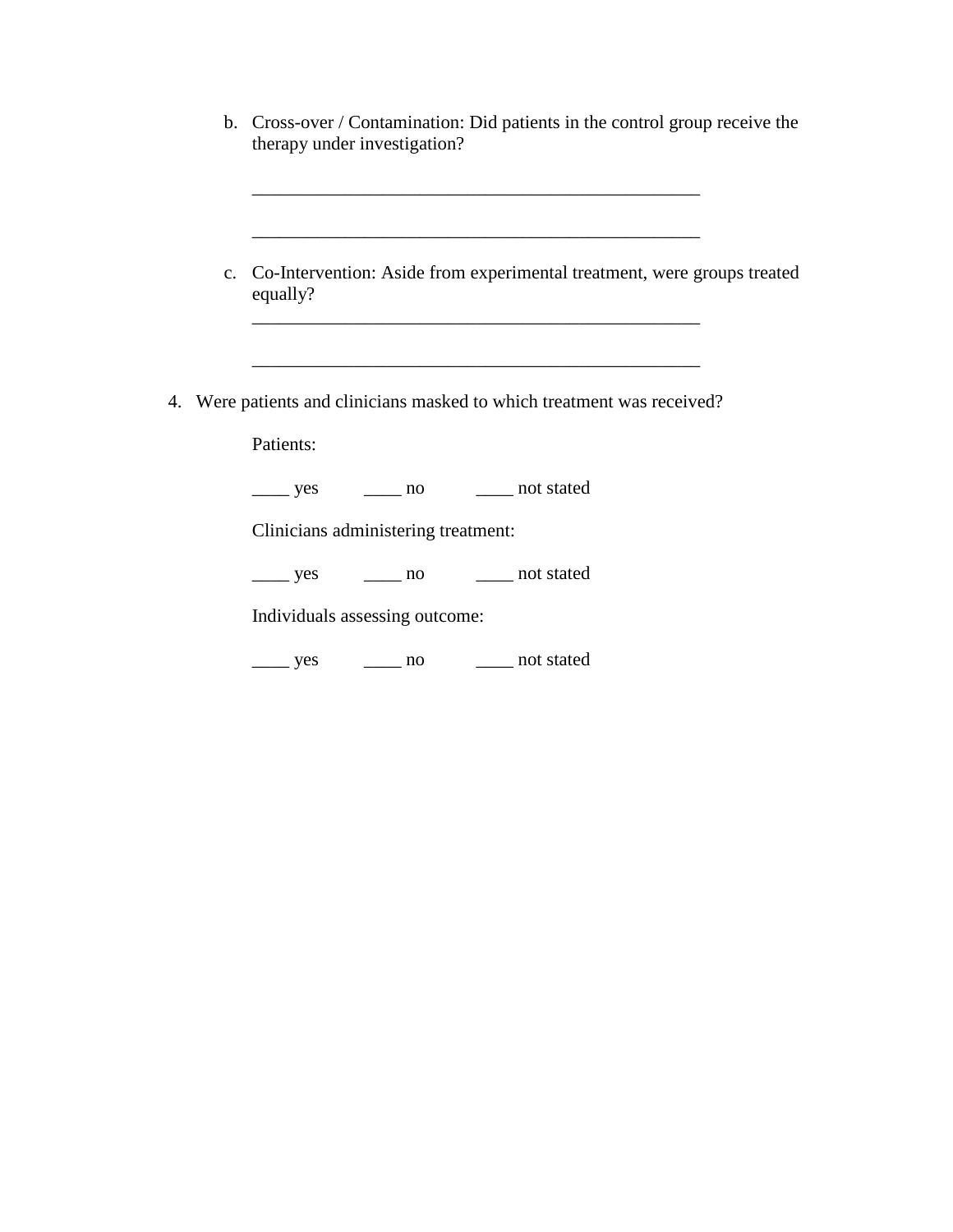- 2. Is the evidence important?
	- 1. What is the magnitude of the result?
		- a. Complete 2 x 2 table (s).

- b. Calculate control event rate and experimental event rate.
- c. Calculate relative risk, relative risk reduction.
- d. Calculate absolute risk reduction and number needed to treat.

2. What is the precision of the results (state confidence bound)?

\_\_\_\_\_\_\_\_\_\_\_\_\_\_\_\_\_\_\_\_\_\_\_\_\_\_\_\_\_\_\_\_\_\_\_\_\_\_\_\_\_\_\_\_\_\_\_

\_\_\_\_\_\_\_\_\_\_\_\_\_\_\_\_\_\_\_\_\_\_\_\_\_\_\_\_\_\_\_\_\_\_\_\_\_\_\_\_\_\_\_\_\_\_\_

\_\_\_\_\_\_\_\_\_\_\_\_\_\_\_\_\_\_\_\_\_\_\_\_\_\_\_\_\_\_\_\_\_\_\_\_\_\_\_\_\_\_\_\_\_\_\_

3. Is the result clinically important?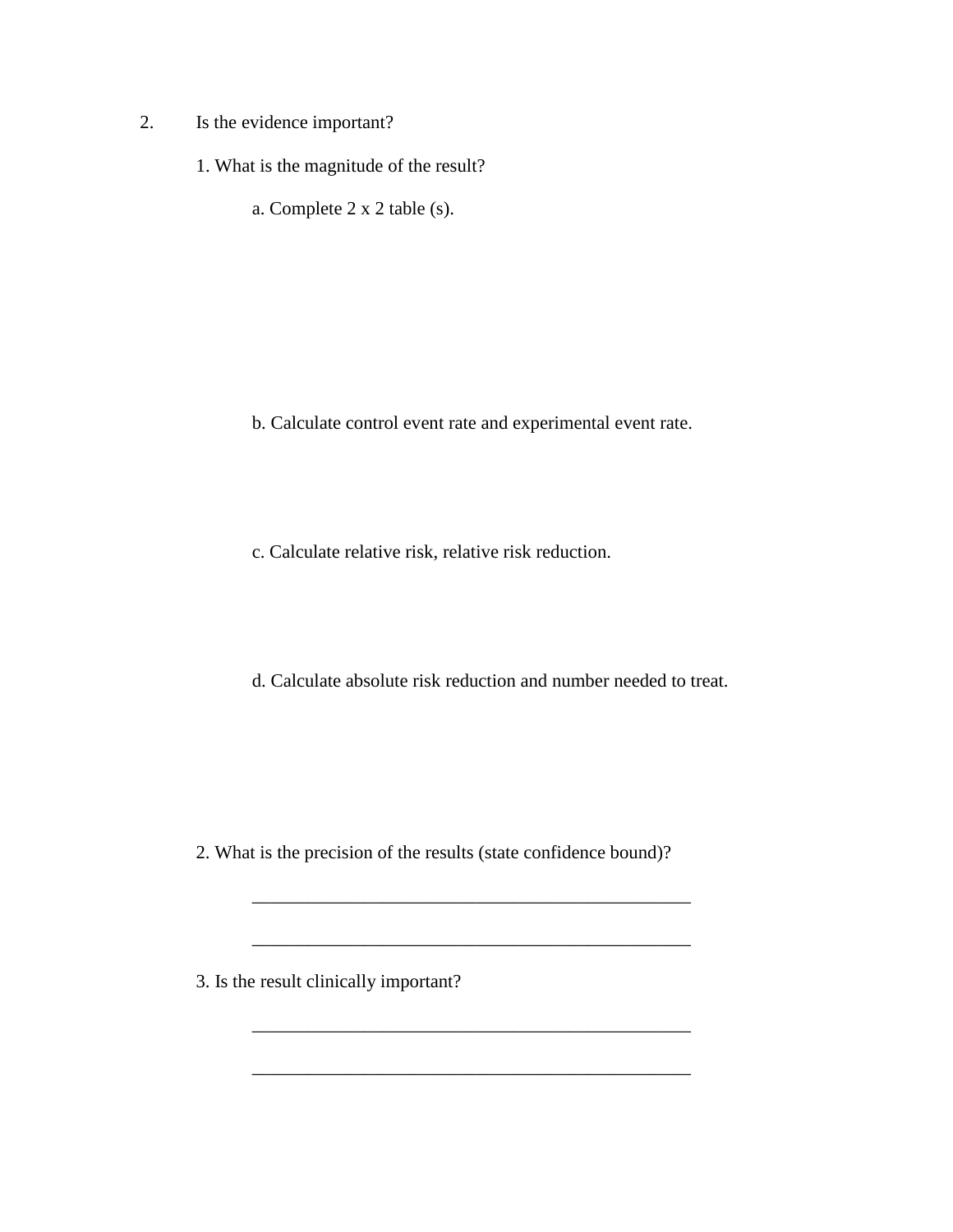# **Summary of Critical Appraisal of an Article about Therapy or Prevention.**

- 1. Is the evidence valid?
	- 1. Was the assignment of patients to treatments randomized?
		- c. What was the mechanism of randomization
		- d. Why? makes groups as similar as possible to each other at the start
			- i. How?
				- 1. Balancing of prognostic factors (disease severity etc)
				- 2. If randomization is concealed, clinicians who are aware of who the next patient will be can't distort the balance of the groups being compared (eg more favorable prognosis in the intervention group)
		- e. Check on effectiveness of randomization: Were groups similar at the start of the trial?
		- f. Non-randomized study designs ('observational')
			- i. Case series
			- ii. Case-control
			- iii. Cohort
	- 5. Were all patients who entered the trial accounted for at its conclusion?
		- a. Unacceptable loss: worst-case scenario (20% loss is maximum acceptable in almost all circumstances, 10% is better)
	- 6. Were patients analyzed in the groups to which they were randomized?
		- a. Intention to treat
		- b. Cross-over / Contamination
		- c. Co-Intervention: Aside from experimental treatment, were groups treated equally?
	- 7. Were patients and clinicians masked to which treatment was received?
		- a. Why?
			- i. Prevents bias in reporting or interpretation of symptoms (eg looking more closely for jaundice in control, babies)
			- ii. Prevents co-interventions (additional treatments) (eg more time in the sun)
				- 1. Check: Aside from experimental treatment, were the groups treated equally?
		- b. If infeasible, have assessments of outcome by outside clinician who is masked.
- 2. Is the evidence important?
	- 1. What is the magnitude of the results? a. Odds ratio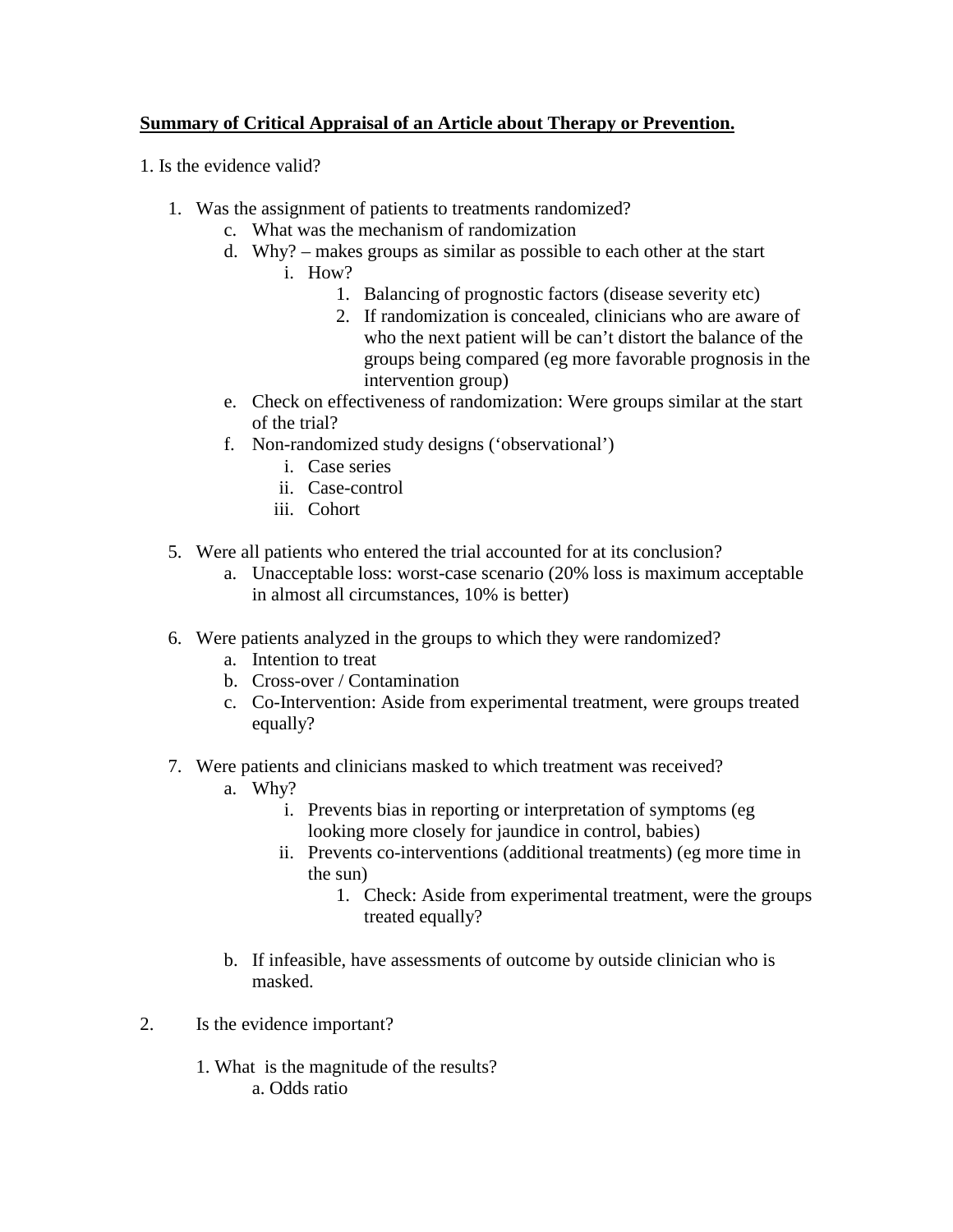"The odds of developing the adverse event in the treated group vs the odds in the control group are x:y"

Problem: needed for case-control because exp and control groups sampled from different populations, but not intuitive, may be distorted under some RCT circumstances, does not consider baseline risk

b. Relative risk reduction

"Therapy reduces the risk in the control group by x%" Problem: no info about baseline risk

c. Absolute risk reduction

"Therapy reduces the risk by x%, from a% to b%"

Problem: difficult to remember small numbers

d. Number needed to treat

"Need to treat x patients to avoid one adverse event"

2. What is the precision of the results?